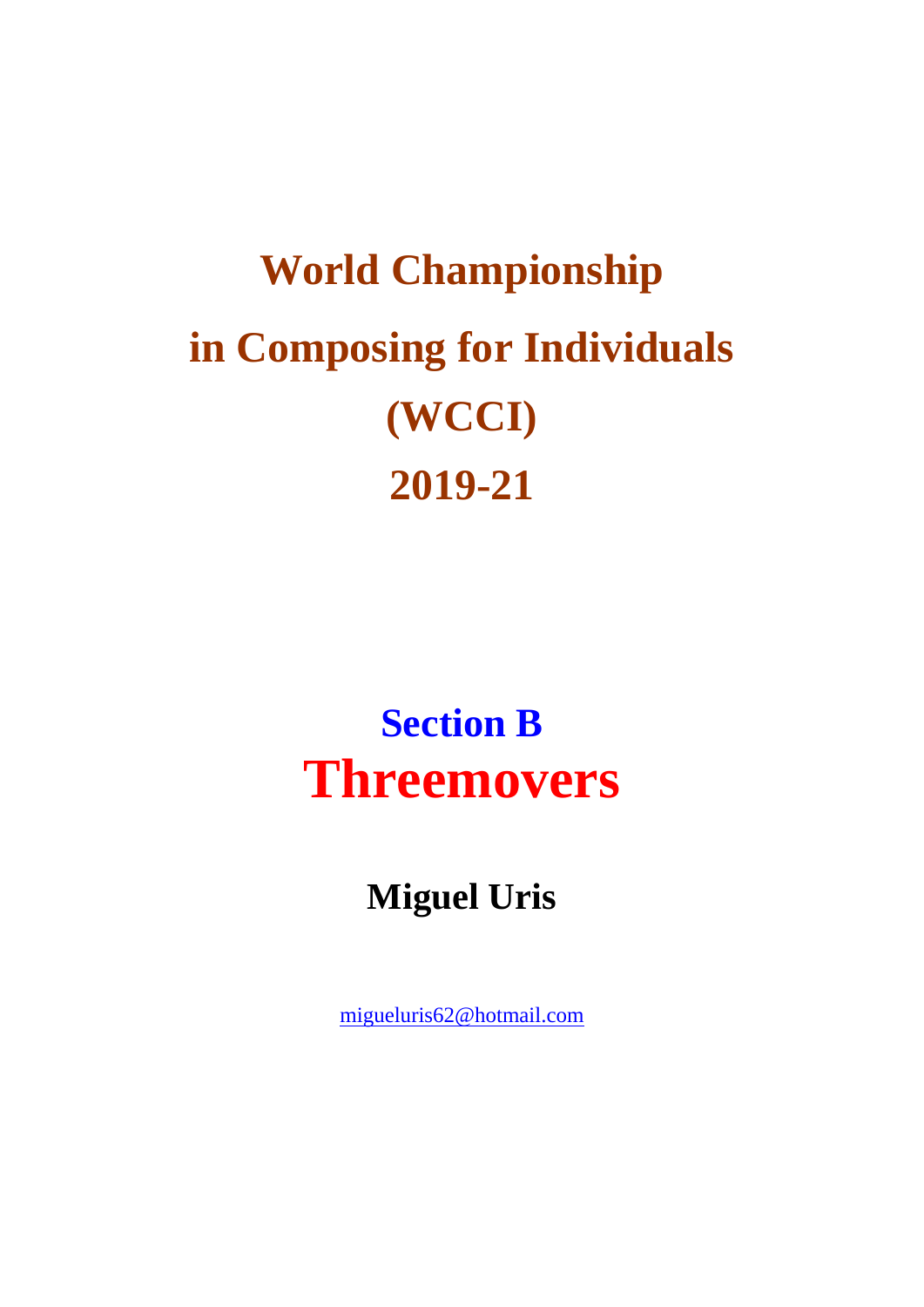## **1**

**Miguel Uris** *Chess Star*, nº 2597 (2020) **1 st Prize**



#### 5K1Q/b1p1P2p/2p1Bp1r/p5R1/P2k2P1/P1Np1P2/1n1P1p1B/rR6

\*1…f1=S **d** 2.Bg1+ Se3 3.Bxe3# **D** 1. Se4? **C** [2.Be5+ **B** fxe5 3.Qxe5# **Y**] 1... Sc4! **a** 1. Bg3? [2.Bxf2#] 1… f1=S **d** 2.Bf2+ Se3 3.Bxe3# **D** 1... f1=Q! 1.Bf4? [2.Be3# **D**] 1...Sc4 **a** 2.Sb5+ **A** cxb5 3.Rd5# **X** 1...Sd1 **c** 2.Be5+ **B** Kc5 3.Se4# **C** 2... fxe5 3.Qxe5# **Y** 1...f1=S! **d** 1. Bb3? [2.Sb5+ **A** cxb5 3.Rd5# **X**] 1... Sc4! **a** 1. Rxa5? [2. Be5+ **B** fxe5 3.Qxe5# **Y**] 1... Sc4 **a** 2.Rb4 **E** ad lib 3.Rxc4# **Z** 1... Bc5! **b 1. Kf7!** [2.Qd8#] 1... Sc4 **a** 2.Sb5+ **A** cxb5 3.Rd5# **X** 1... Bc5 **b** 2.Be5+ **B** fxe5 3.Qxe5# **Y**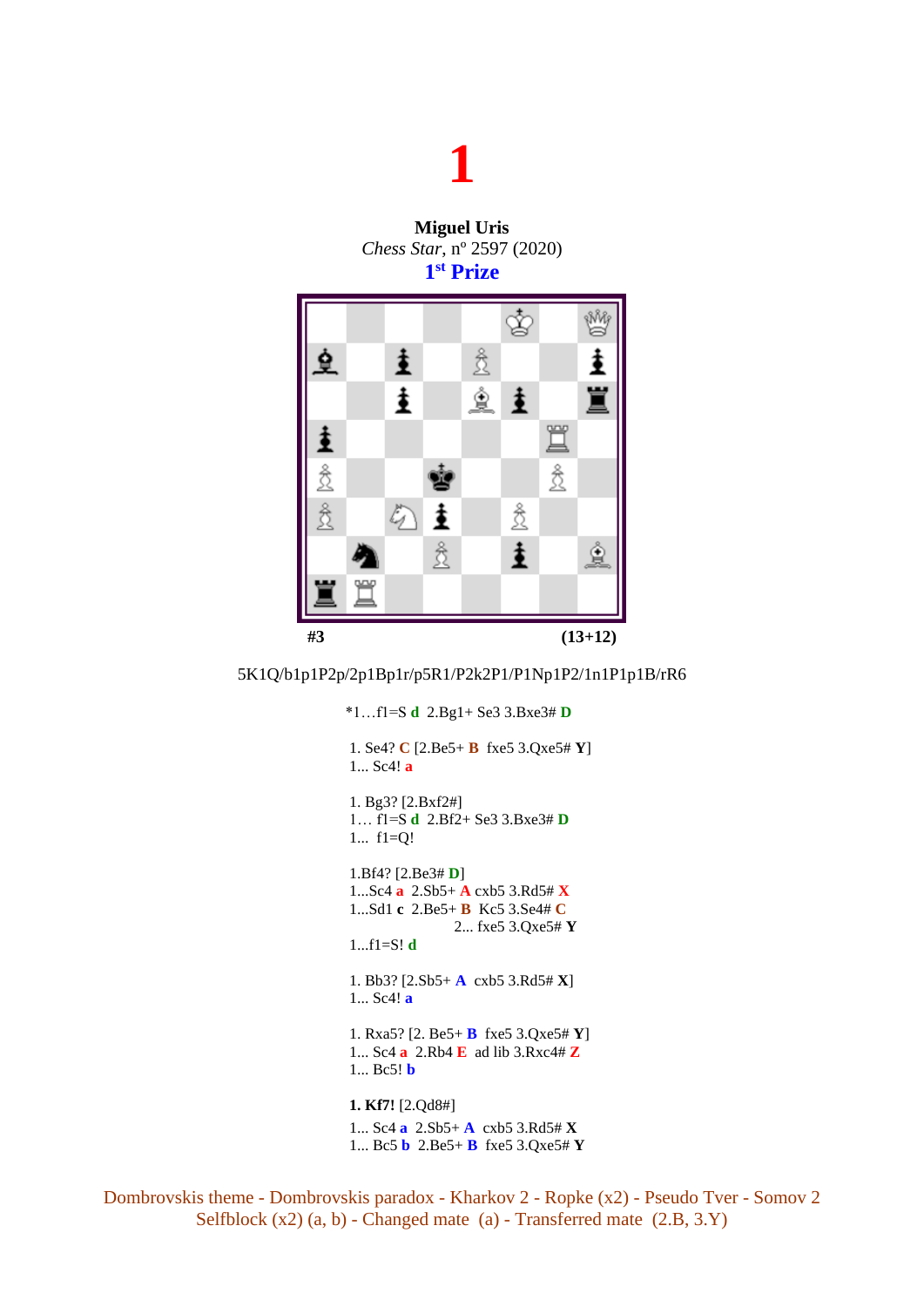### **2**

**Miguel Uris** Polish Chess Federation nº 2231 (2020) *(Award has not been yet issued)*



8/4n3/R3Bp2/1pk5/1N1r3p/Pp5K/1r1pR3/4n1B1

1...f5 2.Re5+ **A** Sd5 3.Rc6# **D**

**1.Rf2!** [2.Rf5+ **B** Sd5/xf5 3.Rc6# **D**]

#### **1...Rd3+ 2.Rf3+ Rd4 3.Rc3#**  2...Re3 3.Bxe3#

1...Rd5 2.Rf4+ Rd4 3.Bxd4#

 1...Sf3 2.Rxf3 **C** [3.Rc3# **X**, 3.Sd3# **Y**] 2...d1=Q 3.Rc3# **X** 2...d1=S 3.Sd3# **Y** 2...Sc6/d5 3.R(x)c6# **D** 2...Rc2 3.Sd3#

Theme Garzón (Rook soliloquy) – Ropke - Unpinning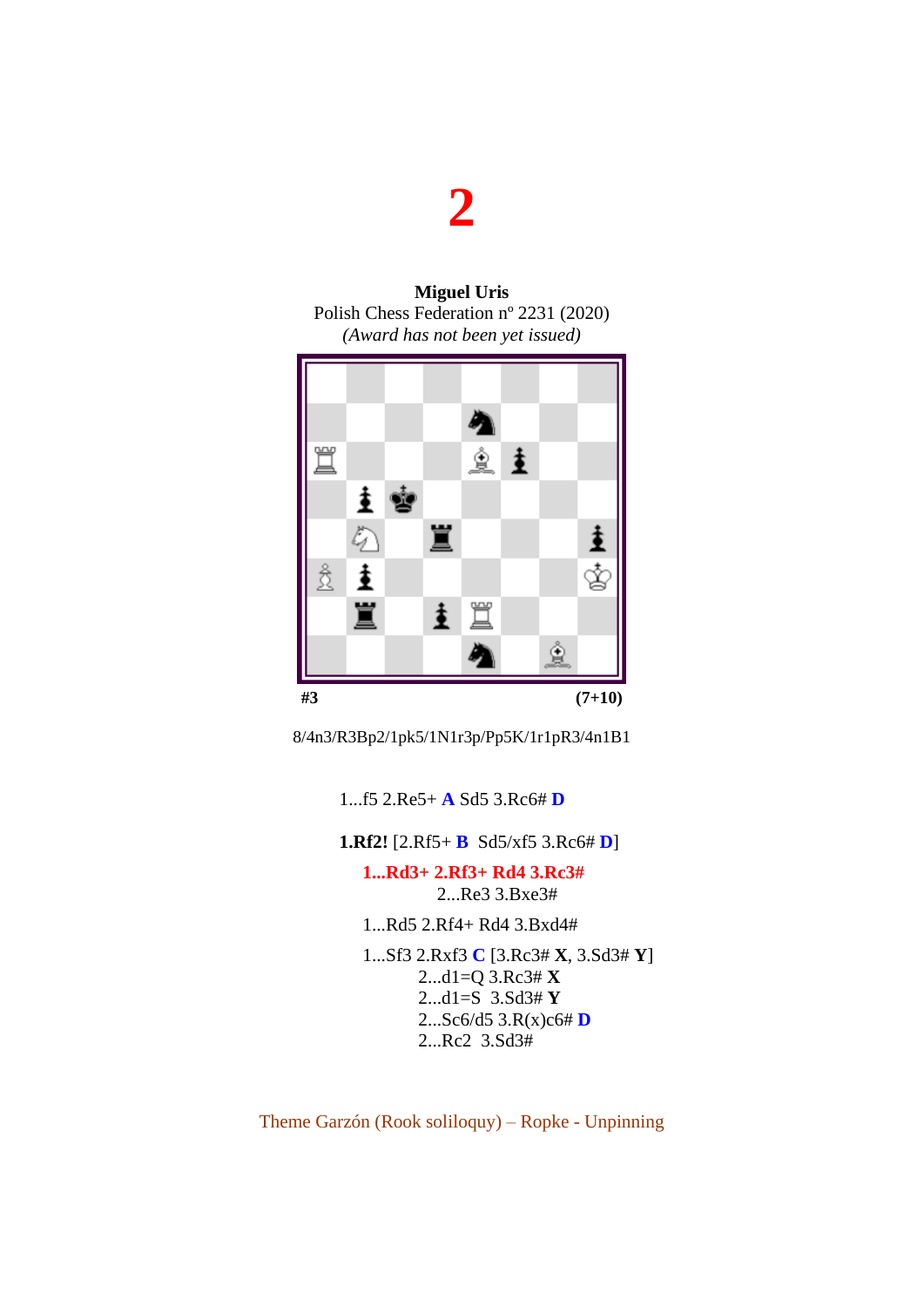

**Miguel Uris** *Chess Star* 2021, nº 2952



4QRBK/1r1N4/2Pp4/b1p1p3/3kb1n1/B2Pp2R/3PPp2/1Nq5

1.Qe6? [2.Qxd6+ Bd5 3.Qxd5#] 1...d5 2.dxe3+ Sxe3/Qxe3 3.Qxe5/Bxc5# 1...Rxd7 2.Bb2+ Qxb2/Qc3/Bc3 3.Qc4# 1...Bc7!

**1.Rf4!** [2.Rxe4#]

| 1 $d5$ 2. $dxe3+$ (A)<br>2Sxe3 3.Qxe5# $(B)$<br>2 $Qxe3$ 3.Bxc5# $(C)$    |
|---------------------------------------------------------------------------|
| 1 Qh1 2.Qxe5+ ( <b>B</b> )<br>2dxe5 3.Bxc5# $(C)$<br>2Sxe5 3.dxe3# $(A)$  |
| 1 Sf6 2. Bxc5+ $(C)$<br>2 $Qxc5$ 3.dxe3# $(A)$<br>2 $dxc5$ 3. $Qxe5# (B)$ |

Jacobs cycle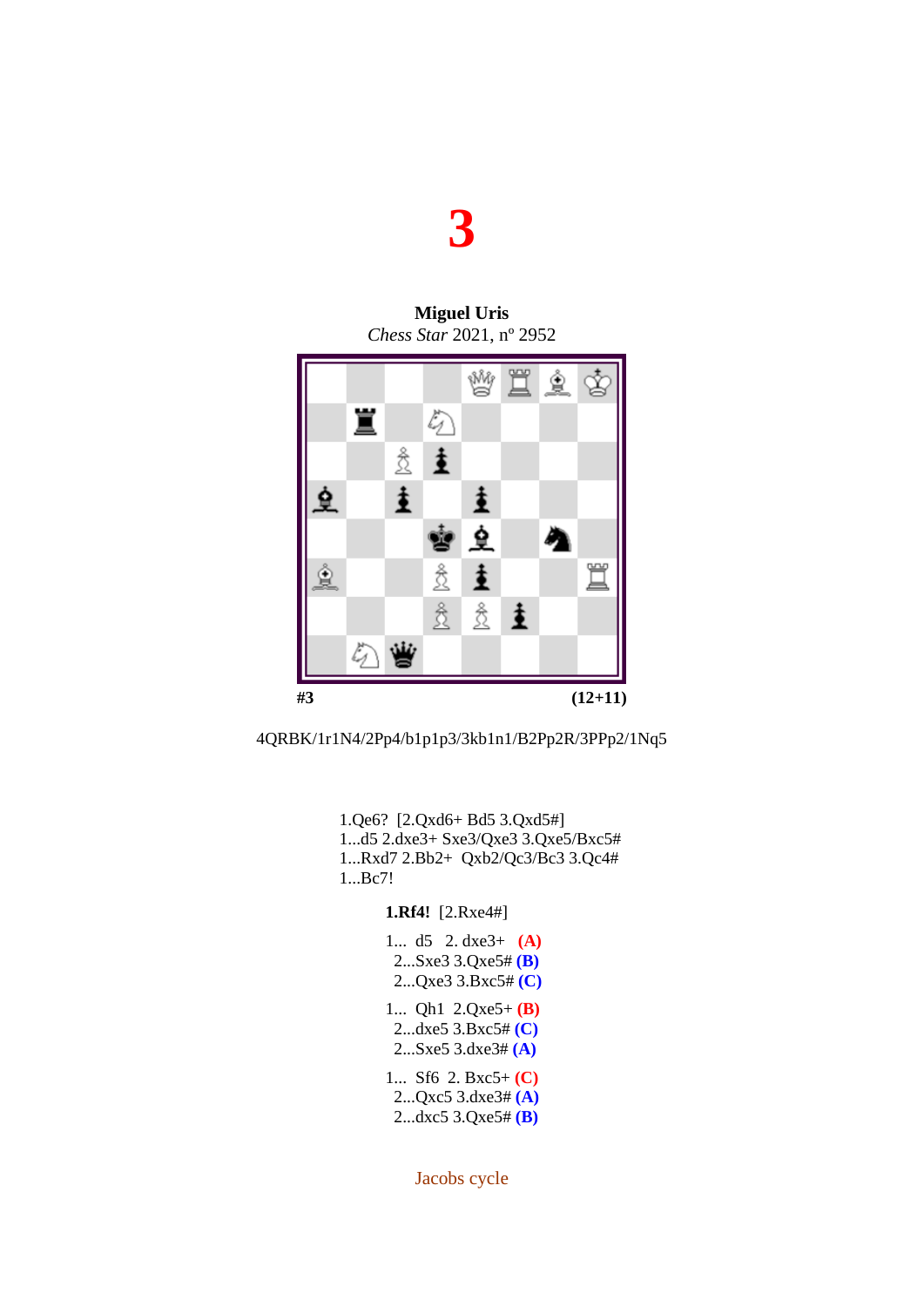## **4**

#### **Miguel Uris** *Phénix* 324, nº 9091 (2021) *(Award has not been yet issued)*





1…Sge4 **a**, Be4 **b**, Sce4 **c** 2.d4+ **D** cxd4 3.exd4#

**1.Rf4!** [2.d4+ **D** cxd4 3.exd4#] 1...Sge4 **a** 2.Rxf5+ **A** Rxf5 3.Sg4# 1...Be4 **b** 2.Sxf7+ **B** Rxf7 3.Qe6# 1...Sce4 **c** 2.Rxe7+ **C** 2...Be6 3.Qd5# **X**, Sxf7# **Y** 2...Qxe7 3.Qxd5# **X** 2...Qe6 3.Sf7# **Y**

Luukkonen – Inverted Dombrovskis paradox (x3) - Somov II - Changed mates Defences on same square - Selfblock - Separation of mates in the subvariants of one variant